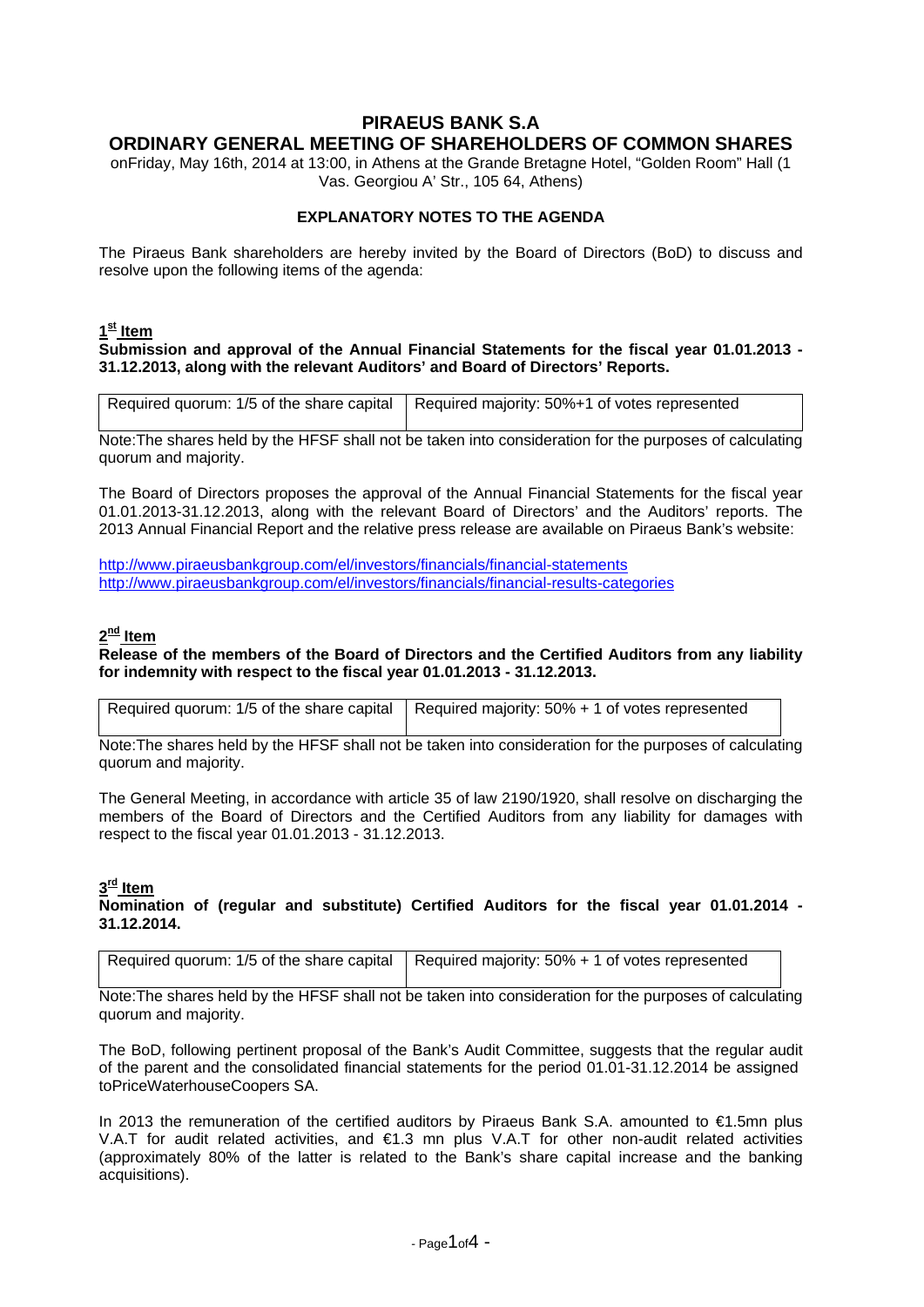## **4th Item**

### **Election of new Board of Directors and appointment of independent non- executive members pursuant to Law 3016/2002.**

|  | Required quorum: 1/5 of the share capital   Required majority: 50% + 1 of votes represented |
|--|---------------------------------------------------------------------------------------------|
|--|---------------------------------------------------------------------------------------------|

Note:The shares held by the HFSF shall not be taken into consideration for the purposes of calculating quorum and majority.

The members of the Board of Directors are elected by the General Meeting of the Shareholders which also nominates from amongst them at least two (2) independent non executive memberspursuant to law 3016/2002. According to the signed Relationship Framework Agreement, the new Board of Directors should consist of 15 members (including Greek State representative and HFSF representative(s)

In order to meet the requirements set by the Bank of Greece Governor's Act No 2577/2006 related to the Board of Directors knowledge and experience in the main banking operations, the elected members of the Board of Directors should be duly qualified to be able to have the oversight of the total of the bank' s operations. Amongst them, at least four (4) members will be independent and need to be elected by the General Meeting.

The Succession and Nomination Committee has examined several nominations, amongst persons who have the relevant qualifications, for the position of the BoD' s independent members, and proposes to the General Meeting the election of the following persons as independent non- executive members of the BoD:

- 1. Stylianos Golemis
- 2. Chariton (Charis) Kiriazis
- 3. GeorgiosAlexandridis
- 4. Iro Athanasiou
- 5. Panagiotis Athanasopoulos

The CVs of the above persons are available on the Bank's [website](http://www.piraeusbankgroup.com/~/media/Com/Downloads/Investors/General-Meetings/en/16-05-2014/athanassopoulos-athanasiou-kiriazis-en.pdf)

Regardingthe rest of the members of the BoD, the Nominations Committee proposes the election of the following persons:

- 1. Michael Sallas
- 2. Stavros Lekkakos
- 3. AnthimosThomopoulos
- 4. IakovosGeorganas
- 5. Panagiotis Roumeliotis
- 6. CharikleiaApalagaki
- 7. VasileiosFourlis
- 8. EftichiosVassilakis
- 9. HFSF Representative: AikateriniBeritsi
- 10. Greek State Representative: AthanasiosTsoumas

The members of the Board of Directors are elected for a period of three years

# **5th Item**

**Approval of year 2013 fees and remunerations paid and preliminary approval for year 2014 to be paid to members of the Board of Directors.**

| Required quorum: 1/5 of the share capital   Required majority: 50% + 1 of votes represented |
|---------------------------------------------------------------------------------------------|
|                                                                                             |

Note:The shares held by the HFSF shall not be taken into consideration for the purposes of calculating quorum and majority.

The BoD proposes the approval of fees and remunerations paid to members of the BoD with respect to the fiscal year 2013. Following the relevant proposal of the Remuneration Committee, which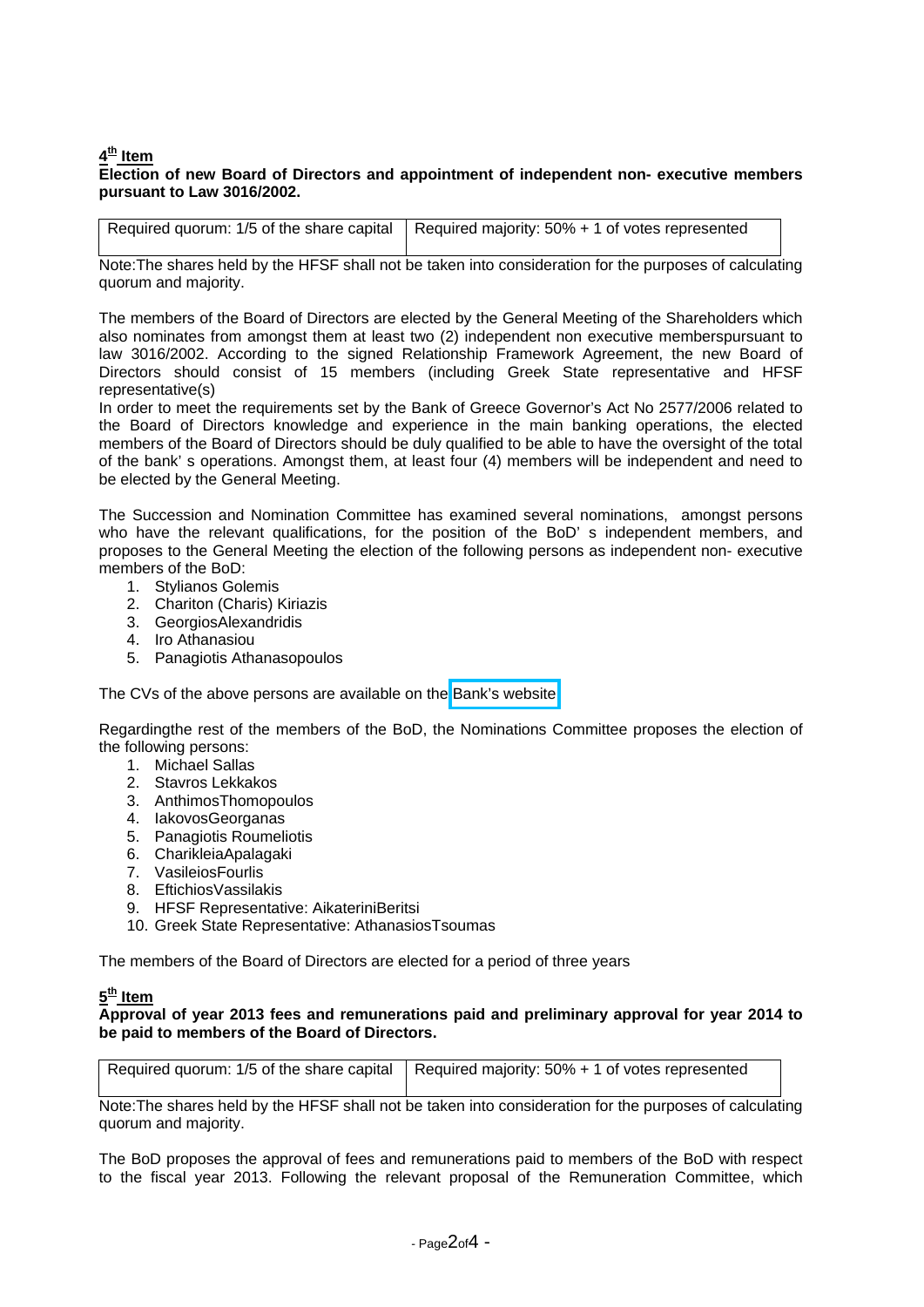consists of non-executive members of the Board, the total net fees and remunerations for all members of the Board amounted to € 1.445thousand.

It is noted that no bonus was paid to members of BoD during the fiscal year 2013.

Furthermore, the BoD will suggest the preliminary approval of remunerations to be paid to the members of the BoD for the fiscal year 2014, the amount of which will be determined on the basis of the relevant proposal of the Remuneration Committee which will decide accordingly in its forthcoming meeting. In all cases, the (suggested fixed) remunerations will be within the limits set by the Bank of Greece Governor's Act 2650/2012, Law 3723/2009 and Law 3864/2010..

### **6thItem Nomination of the members of the Audit Committee pursuant to article 37 of L. 3693/2008**

| Required quorum: 1/5 of the share capital   Required majority: 50% + 1 of votes represented |
|---------------------------------------------------------------------------------------------|

Note:The shares held by the HFSF shall not be taken into consideration for the purposes of calculating quorum and majority.

The Board of Directors proposes to the General Meeting to nominate, pursuant to article 37 of Law 3693/2008, the members who will constitute the Audit Committee, the composition of which is formed according to the Bank of Greece Governor's Act No 2577/2006. In particular, the Audit Committee consists of minimum three non- executive members, the  $\frac{3}{4}$  of which should be independent according to the Relationship Framework Agreement (RFA) with sufficient knowledge and experience of accounting and auditing issues. One of the HFSF' s Representatives should participate in the Audit Committee. The proposed composition of the Audit Committee is the following:

- 1. Chariton (Charis) Kiriazis
- 2. George Alexandridis
- 3. Panagiotis Athanasopoulos
- 4. AikateriniBeritsi, HFSF representative

# **7th Item**

**Permission to the Directors and executiveofficers of the Bank to participate in the management of affiliated (pursuant to article 42e, par. 5, law 2190/1920) companies of the Bank, in accordance with article 23, law 2190/1920.**

| Required quorum: 1/5 of the share capital | Required majority: 50% + 1 of votes represented |
|-------------------------------------------|-------------------------------------------------|
|                                           |                                                 |

Note:The shares held by the HFSF shall not be taken into consideration for the purposes of calculating quorum and majority.

The Board of Directors suggests the grant of permission tothe members of the Board of Directors and the Bank's executive officers to participate in the management of affiliated companies of the Bank, for the purpose of coordinating all activities at Group level. Granting such permission is common practice in groups of companies.

### **8th Item**

**Authorization to the Board of Directors to determine and approve the administration of the Bank's assets, in order to bolster the relevant asset portfolios in line with the recent growth prospects of the Greek economy** 

| Required quorum: 1/5 of the share capital | <sup>1</sup> Required majority: 50% + 1 of votes represented |
|-------------------------------------------|--------------------------------------------------------------|
|                                           |                                                              |

Note:The shares held by the HFSF shall not be taken into consideration for the purposes of calculating quorum and majority.